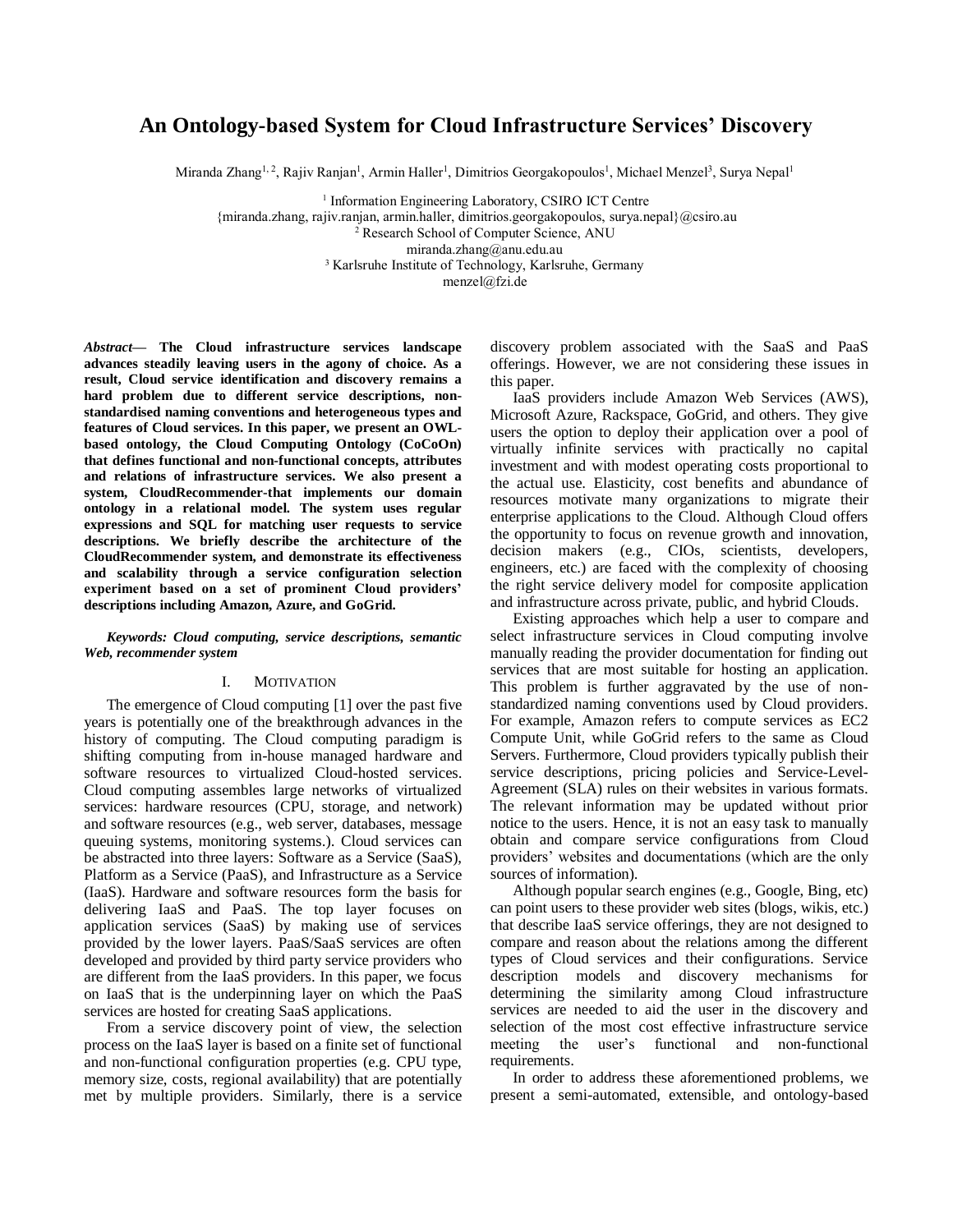approach to infrastructure service discovery and selection and its implementation in the CloudRecommender system. We identify and formalize the domain knowledge of multiple configurations of infrastructure services. The core idea is to formally capture the domain knowledge of services using semantic Web languages like the Resource Description Framework (RDF) and the Web Ontology Language (OWL). The contributions of this paper are as the following:

- Identification of the most important concepts and relations of functional and non-functional configuration parameters of infrastructure services and their definition in an ontology;
- Modelling of service descriptions published by Cloud providers according to the developed ontology. By doing so, we validate the expressiveness of ontology against the most commonly available infrastructure services including Amazon, Microsoft Azure, GoGrid, etc.
- An implementation of a design support system, CloudRecommender, based on our ontological model for the selection of infrastructure Cloud service configurations using transactional SQL semantics, procedures and views. The benefits to users of CloudRecommender include, for example, the ability to estimate costs, compute cost savings across multiple providers with possible tradeoffs and aid in the selection of Cloud services.

The remainder of the paper is structured as follows. A discussion on our formal domain model for Cloud infrastructure services is presented in Section 2. Details on the proposed Cloud selection approach and the CloudRecommender system are given in Section 3. A review of related work is provided in Section 4 before we conclude in Section 5.

## II. CLOUD COMPUTING ONTOLOGY

The Cloud Computing Ontology (CoCoOn) defines the domain model of the IaaS layer. This ontology facilitates the description of Cloud infrastructure services; and through mappings from provider descriptions, facilitates the discovery of infrastructure services based on their functionality and Quality of Service (QoS) parameters. The ontology is defined in the OWL [\[12\]](#page-6-1) and can be found at: http://w3c.org.au/cocoon.owl. To describe specific aspects of Cloud computing, established domain classifications have been used as a guiding reference [9, 11]. For the layering of the ontology on top of Web service models, it builds upon standard semantic Web service ontologies i.e., OWL-S [10] and WSMO [13]. Consequently, modellers can use the grounding model and process model of OWL-S in combination with the presented Cloud computing ontology to succinctly express common infrastructure Cloud services. We mapped the most prominent set of infrastructure services (i.e. Amazon, Azure, GoGrid, Rackspace, etc.) to CoCoOn. All common metadata fields in the ontology including

Organisation, Author, First Name etc. are referenced through standard Web Ontologies (i.e. FOAF<sup>1</sup> and Dublin Core<sup>2</sup>).

The Cloud computing ontology consists of two parts: functional Cloud service configurations information parameters; and non-functional service configuration parameters. In the following subsections, we detail on these two parts. We also present parts of the ontology in a visual form produced by the Cmap Ontology Editor tool [14].

### *1) Functional Cloud service configuration parameters*

The main concept to describe functional Cloud service configurations in CoCoOn is a *CloudResource* that can be of one of the three types: Infrastructure-as-a-Service (*IaaS*), Platform-as-a-Service (*PaaS*) or Software-as-a-Service (*SaaS*). For the current implementation of the CloudRecommender system, we have defined the Cloud infrastructure layer (IaaS), providing concepts and relations that are fundamental to the other higher-level layers. In future work, we will extend the ontology to cover both PaaS and SaaS layers.



FIGURE 1: TOP CONCEPTS IN THE IAAS LAYER

Cloud services in the IaaS layer can be categorised into: *Compute*, *Network*, and *Storage* services (see Fig. 1). *Compute* is the main concept for infrastructure services, whereas *Network* and *Storage* are usually attached to a *Compute* service (with exceptions, for example *NetworkStorage*, see below).

l 1 See http://xmlns.com/foaf/spec/

<sup>2</sup> See http://purl.org/dc/elements/1.1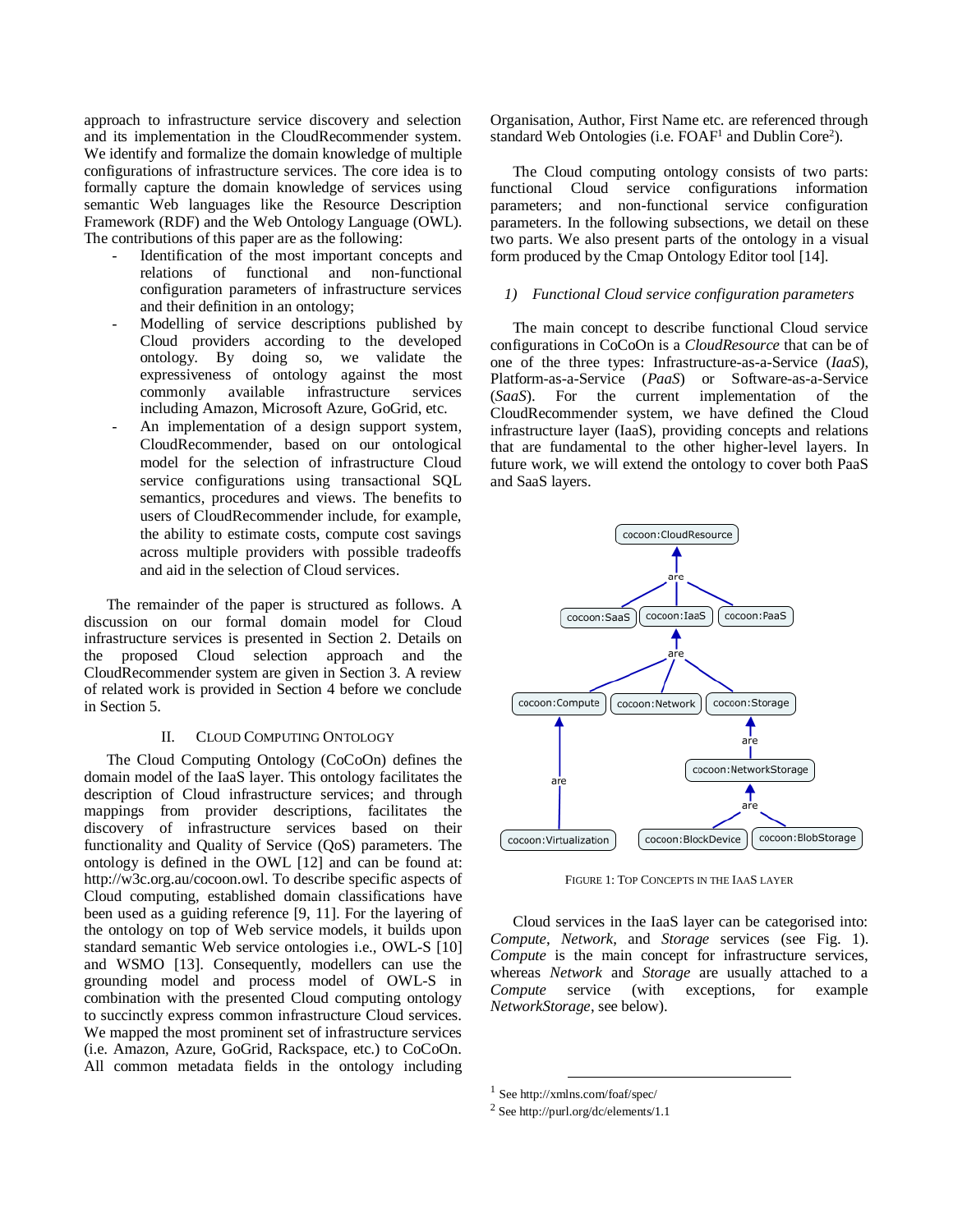

FIGURE 2: SUBCLASSES AND PROPERTIES FOR THE COMPUTE, STORAGE AND NETWORK CLASS

The *Compute* class (see Fig. 2) has the following object properties, *hasVirtualization, hasCPU*, *hasMemoryAddressSize* and *hasNetworkStorage*. The *hasCPU* property links a *Compute* unit to one or many processors which can be of type *CPU* or *ClusteredCPU*. A *Compute* object can be linked to a *Storage* object by using the top level object property *hasStorage*.

There are two different *Storage* types for a *CloudResource*: *LocalStorage* attached to a *CPU* with the *hasLocalStorage* property and *NetworkStorage* attached to a *Compute* instance with the *hasNetworkStorage* property. The *hasNetworkStorage* is an *owl:inverseOf* property of the *isAttached* property which can be used to define that a *Storage* resource is attached to a *Compute* resource. There is also an important distinction to be made between *Storage* resources that are attached to a *Compute* resource and *Storage* resources that can be attached. The latter is modeled with the *isAttachable* object property and its inverse property *hasAttachable*. These relations are important for the discovery of infrastructure services based on a user requirement. For example, in the case of Amazon, we can model that a *BlockStorage* with a *StorageSizeMin* of 1GB and a *StorageSizeMax* of 1TB can be attached to any *EC2 Compute* resource instance i.e., *Standard*, *Micro*, *High-Memory*, *High-CPUCluster*, *ComputeCluster*, *GPUHigh-I/O*. Consequently, if a user searches for a specific *Compute* instance with, for example, 5GB persistent storage, the relevant *EC2 Compute* resource and an Amazon *BlockStorage* will be returned (possibly among others). That is, because the *isAttached* relation in the user request can be matched with the definition of the Amazon EC2 unit with a *BlockStorage* defined to be *isAttachable*.

A *Network* resource can be described with the *hasBandwidth* and *hasProtocol* properties. Similarly, to how *Storage* resources are attached to *Compute* resource, we distinguish between the *hasSupportedNetwork* and *hasNetwork* property to either express that the specific network types can be used with a *Compute* resource or that they are in fact used.

# *2) Non-Functional Cloud service configuration parameters*

For non-functional Cloud service configuration parameters we distinguish between non-functional properties and QoS attributes. The first are properties of Cloud resources that are known at design time, for example, *PriceStorage*, *Provider*, *DeploymentModel*, whereas QoS attributes can only be recorded after at least one execution cycle of a Cloud service, for example, *DiskReadOperations*, *NetworkIn*, *NetworkOut* etc. For QoS attributes, we distinguish *MeasurableAttributes* like the ones above and *UnmeasurableAttributes* like *Durability* or *Performance*.

The QoS attributes define a taxonomy of *Attributes* and *Metrics*, i.e. two trees formed using the *rdfs:subClassOf* relation where a *ConfigurationParameter*, for example, *PriceStorage*, *PriceCompute*, *PriceDataTransferIn* (Out) etc. and a *Metric*, for example, *ProbabilityOfFailureOnDemand*, *TransactionalThroughput*, are used in combination to define non-functional properties (e.g. *Performance*, *Cost*, etc.). The resulting ontology is a (complex) directed graph where, for example, the Property *hasMetric* (and its inverse *isMetricOf*) is the basic link between *ConfigurationParameters* and *Metric* trees. For the QoS metrics, we used existing QoS ontologies [16] as a reference whereas for the *ConfigurationParameters* concepts the ontology defines its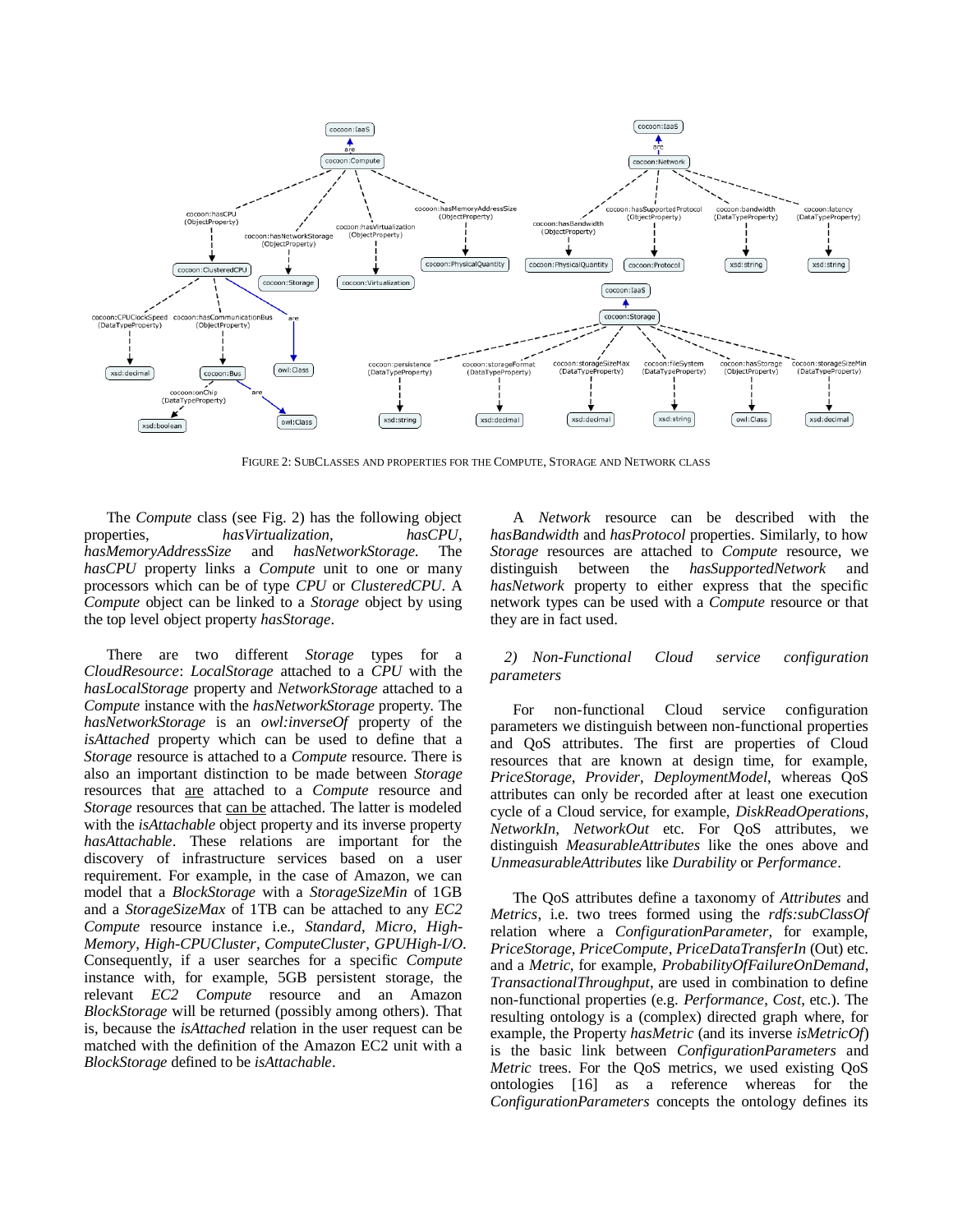independent taxonomy, but refers to external ontologies for existing definitions (e.g.  $QUDT<sup>3</sup>$ ). Each configuration parameter (compare Table I) has a *Name* and a *Metric* (qualitative or quantitative). The *Metric* itself has a *UnitOfMeasurement* and a *Value*. The type of configuration determines the nature of a service by means of setting a minimum, maximum, or capacity limit, or meeting a certain value. For example, the *hasMemory* configuration parameter of a Compute service can be set to have a Value of 2 and a *UnitOfMeasurement* of GB.

#### III. A SYSTEM FOR CLOUD SERVICE SELECTION

We propose an approach and a system for Cloud service configuration selection called CloudRecommender. For our CloudRecommender service, we implemented the Cloud Service Ontology as a relational model and the Cloud QoS ontology as configuration information as structured data (entities) which we query using SQL. The choice of a relational model and SQL as query language was made because of the convenience SQL procedures offers us in regards to defining templates for a given widget type (see below). We use stored procedures to create temporary tables and to concatenate parameters to dynamically generate queries based on the user input. As a future work, we will migrate the infrastructure services definitions to an RDF database and use, for example, SPIN templates to encode our procedures in SPARQL.

We collected service configuration information from a number of public Cloud providers (e.g., Windows Azure, Amazon, GoGrid, RackSpace, Nirvanix, Ninefold, SoftLayer, AT and T Synaptic, Cloud Central, etc.) to demonstrate the generic nature of the domain model with respect to capturing heterogeneous configuration (see Table II) information of infrastructure services. The CloudRecommender system architecture (shown in Fig. 3) consists of three layers: the configuration management layer, the application logic layer and the User interface (widget) layer. Details of each layer will be explained in the following sub-sections.

# *A. Infrastructure service configuration repository*

The system includes a repository of available infrastructure services from different providers including compute, storage and network services. These infrastructure services have very different configurations and pricing models. Distinct and ambiguous terminologies are often used to describe similar configurations, for example different units of measurements are used for similar metrics. We performed unit conversions during instantiation of concepts to simplify the discovery process. For example, an Amazon EC2 Micro Instance has 613 MB of memory which is converted to approximately 0.599 GB. Another example is the CPU clock speed. Amazon refers to it as "ECUs". From their

l

documentation [7]: "*One EC2 Compute Unit provides the equivalent CPU capacity of a 1.0-1.2 GHz 2007 Opteron or 2007 Xeon processor. This is also the equivalent to an early-2006 1.7 GHz Xeon processor referenced in our original documentation"*.

Another example of disparity between different Cloud providers is the price model of "on Demand instances". GoGrid's plan, although having a similar concept to Amazon's On Demand and Reserved Instance, gives very little importance to what type or how many of compute services a user is deploying. GoGrid charges users based on what they call RAM hours  $-1$  GB RAM compute service deployed for 1 hour consumes 1 RAM Hour. A 2 GB RAM compute service deployed for 1 hour consumes 2 RAM Hour. It is worthwhile mentioning that only Azure clearly states that one month is considered to have 31 days. This is important as the key advantage of the fine grained pay-asyou-go price model which, for example, should charge a user the same when they use 2GB for half a month or 1 GB for a whole month. Other vendors merely give a GB-month price without clarifying how short term usage is handled. It is neither reflected in their usage calculator. We chose 31 days as default value in calculation.



FIGURE 3: CLOUDRECOMMENDER SYSTEM ARCHITECTURE.

Regarding storage services, providers charge for every operation that an application program or user undertakes. These operations are effected on storage services via REpresentational State Transfer (RESTful) application programming interfaces (APIs) or Simple Object Access Protocol (SOAP) API. Cloud providers refer to the same set of operations with different names, for example Azure refers to storage service operations as transactions. Nevertheless, the operations are categorized into upload and download categories as shown in Table III. Red means an access fee is charged; green means the service is free; and yellow means access fees are not specified, and can usually be treated as green/free of charge. To facilitate our calculation of similar and equivalent requests across multiple providers, we

<sup>&</sup>lt;sup>3</sup> Se[e http://www.qudt.org](http://www.qudt.org/)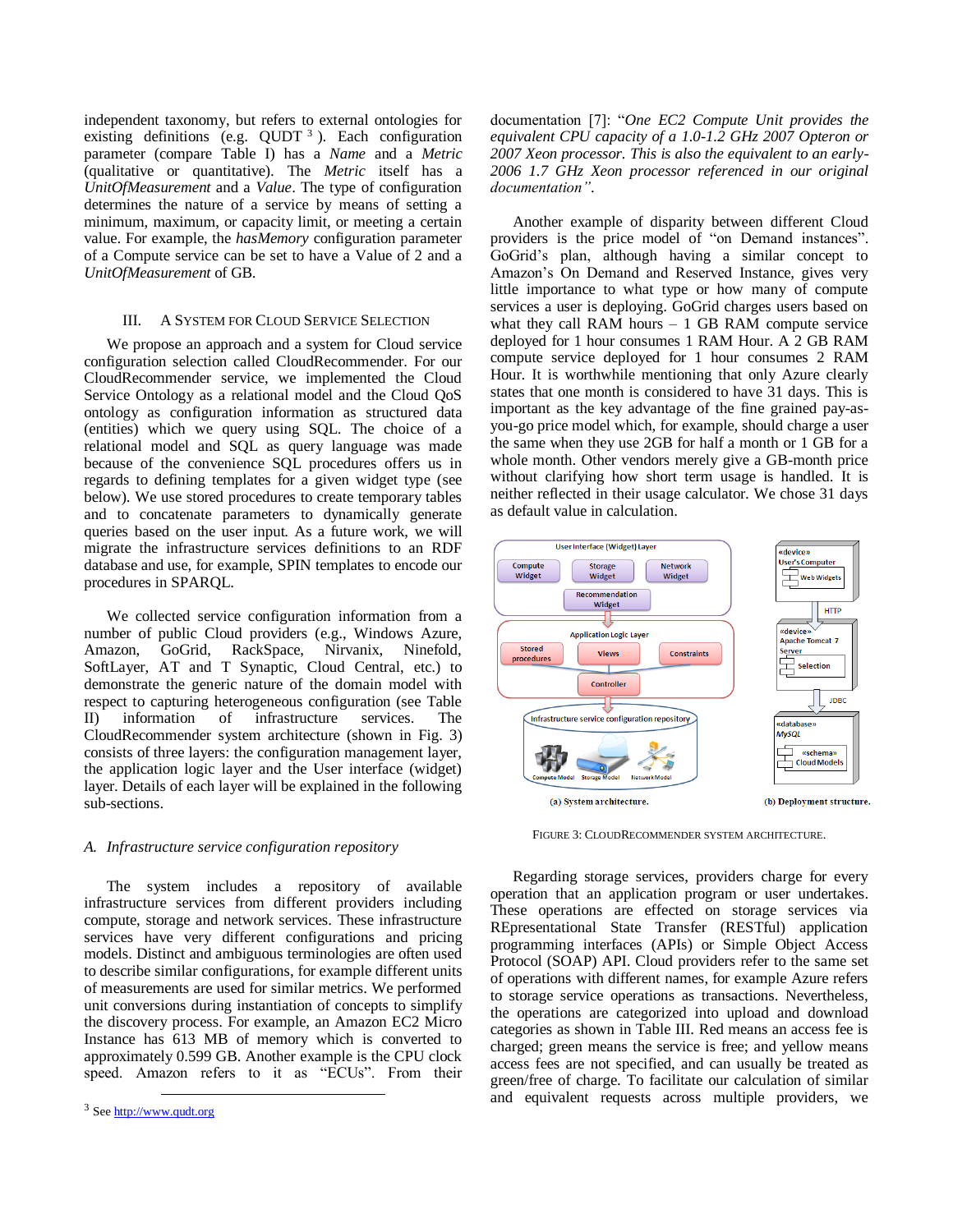analyzed and pre-processed the price data, recorded it in our domain model and used a homogenized value in the repository (configuration management layer). For example, Windows Azure Storage charges a flat price per transaction. It is considered as transaction whenever there is a "touch" operation, i.e. Create, Read, Update, Delete (CRUD) operation over the RESTful service interface, on any component (Blobs, Tables or Queues) of Windows Azure Storage.

For providers that offer different regional prices, we store the location information in the price table. If multiple regions have the same price, we choose to combine them. In our current implementation, any changes to existing configurations (such as updating memory size, storage provision etc.) of services can be done by executing customized update SQL queries. We also use customized crawlers to update provider information's periodically. However, as a future work, we will provide a RESTful interface and widget that can be used for automatic configuration updates.

# *B. Application Logic Layer*

The request for service selection in CloudRecommender is expressed as SQL queries. The selection process supports an application logic that builds upon views and stored procedures.

| Cloud Providers<br>Search<br>Combined<br><b>Estimate your Cloud Hosting Costs</b><br>Select Providers:<br>All |                                                                                                                                                                                                                                                |                                                                                                                                                        |
|---------------------------------------------------------------------------------------------------------------|------------------------------------------------------------------------------------------------------------------------------------------------------------------------------------------------------------------------------------------------|--------------------------------------------------------------------------------------------------------------------------------------------------------|
| Your Servers<br><b>D</b> Add a Cloud Server<br>Delete all Servers                                             | Cloud Storage<br>GB/month<br>10<br><b>Specify Request types</b><br>COPY<br>PUT<br><b>POST</b><br><b>LIST</b><br><b>SEARCH</b><br><b>GET</b><br>Other<br>No. of PUT<br>10<br>No. of GET<br>10<br>No. of SEARCH<br>10<br>-<br>No. of Other<br>10 | Data Transfer<br><b>Total Monthly Outbound Transfer:</b><br>GB/m <sub>o</sub><br>50<br><b>Total Monthly Inbound Transfer:</b><br>GB/mo<br>30<br>Search |

FIGURE 4: SCREEN SHOT OF COMPUTE, STORAGE, AND NETWORK WIDGETS.

# *C. User Interface Layer*

This layer features a rich set of user-interfaces (see Fig. 4) that further simplify the selection of configuration parameters related to Cloud services. This layer encapsulates the user interface components in the form of four principle widgets including: Compute, Storage, Network, and Recommendation. The selection of basic configuration parameters related to compute services including their RAM capacity, cores, and location can be facilitated through the Compute widget. It also allows users to search compute services by using regular expressions, sort by a specific column etc. Using the Compute widget, users can choose which columns to display and rearrange their order as well. The Storage widget allows users to define configuration parameters such as storage size and request types (e.g., GET, PUT, POST, COPY etc.). Service configuration parameters, such as the size of incoming data transfer and outgoing data transfer can be issued via the Network widget. Users have the option to select single service types as well as bundled (combined search) services driven by use cases. The selection results are displayed and can be browsed via the Recommendation widget (not shown in Fig. 4).

## IV. RELATED WORK

Currently, there are 3 common approaches for Cloud services identification/publication: 1) manually maintain directories by categorizing submitted or collected information about Cloud services and providers, an example of such kind is Universal Description, Discovery and Integration (UDDI), which has failed to gain wide adoption; 2) use of web crawlers for automatically creating service listings; and 3) combining both of the aforementioned approaches, e.g. using manually-submitted URIs as seeds to generate indexes. The first approach is the only feasible solution at the moment. Some of the recent research such as [6] has focused on Cloud storage and network service (IaaS level) representation using XML. However, the proposed schema does not comply with or take into account any standardization efforts proposed as ontologies on the semantic web.

Notably branded calculators are available from individual Cloud providers, such as Amazon [\[\[4\]\]](#page-6-2), Azure [\[\[5\]\]](#page-6-3), and GoGrid, for service leasing cost calculation. However, it is not easy for users to generalize their requirements to fit different service offers (with various quota and limitations) let alone computing and comparing costs. All of the aforementioned calculators name and represent service configurations differently, hence making the task of unified service selection and comparison impossible.

Although the authors in [15] present a taxonomy (ontology) to classify Cloud services across IaaS, PaaS, and SaaS layers, they fail to capture low-level configuration information of services and their dependencies across layers. Furthermore, their taxonomy does not include concepts and relationships pertaining to QoS configuration of services.

Overall, the proposed generic ontology and its implementation in relational CloudRecommender system is preferable over hard coding the sorting and selection algorithm as it allows us to take the advantage of optimized SQL operations (e.g. select and join).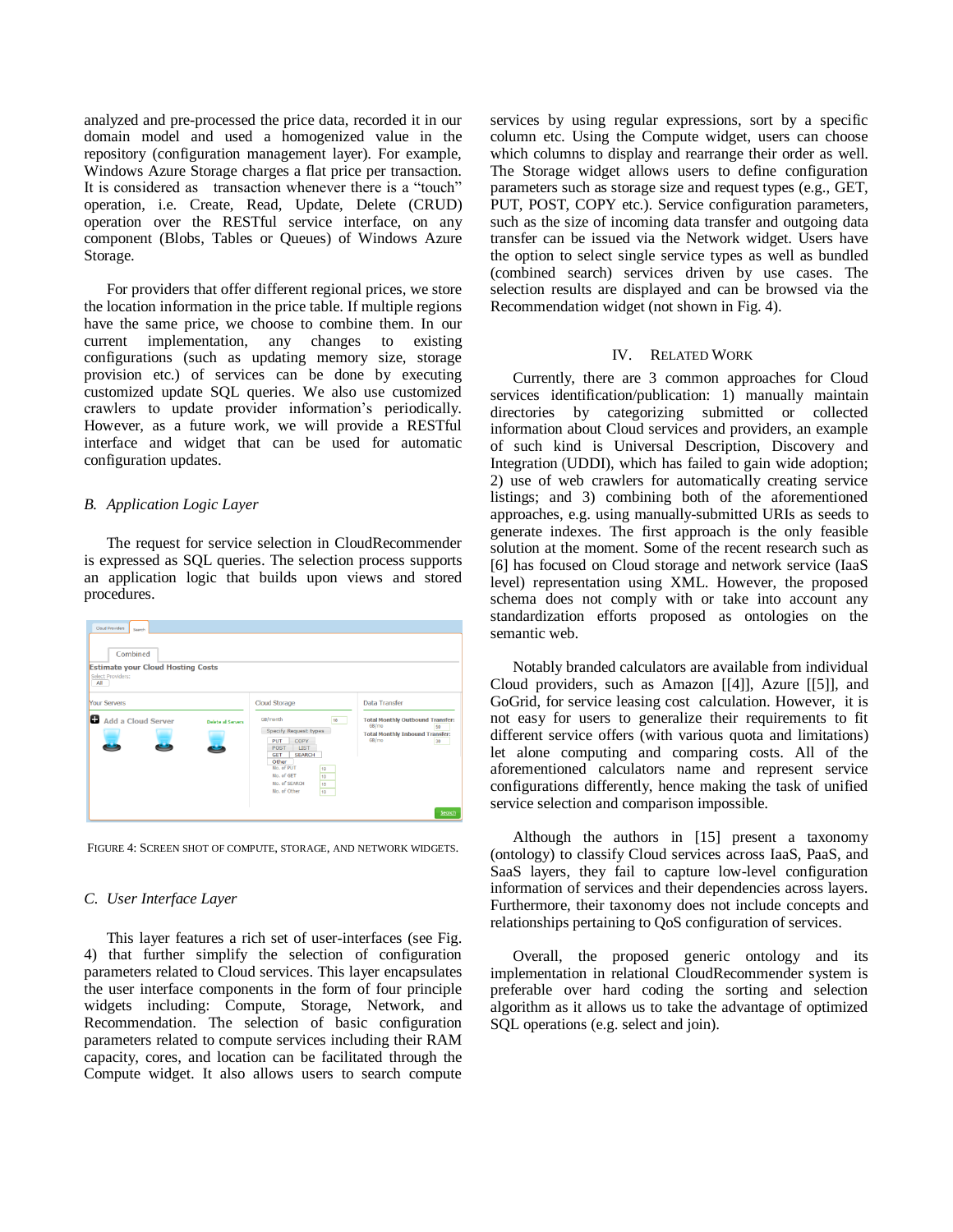| <b>Service</b> | <b>Configurations Parameters</b>                                    | Range/possible values                                         |  |
|----------------|---------------------------------------------------------------------|---------------------------------------------------------------|--|
|                | Core                                                                | $>= 1$                                                        |  |
|                | <b>CPUClockSpeed</b>                                                | > 0                                                           |  |
|                | hasMemory                                                           | > 0                                                           |  |
|                | hasCapacity                                                         | $>= 0$                                                        |  |
|                | Location                                                            | North America, South America, Africa, Europe, Asia, Australia |  |
|                | CostPerPeriod                                                       | $>= 0$                                                        |  |
|                | PeriodLength                                                        | > 0                                                           |  |
|                | CostOverLimit                                                       | $>= 0$                                                        |  |
|                | <b>Compute</b> PlanType                                             | Pay As You Go, Prepaid                                        |  |
|                | StorageSizeMin                                                      | $>= 0$                                                        |  |
|                | StorageSizeMax                                                      | > 0                                                           |  |
|                | $CostPerPeriod$ (e.g. Period = Month) (e.g. UnitOfMeasurement = GB) | $>= 0$                                                        |  |
|                | Location                                                            | North America, South America, Africa, Europe, Asia, Australia |  |
|                | RequestType                                                         | put, copy, post, list, get, delete, search                    |  |
|                | CostPerRequest                                                      | $>= 0$                                                        |  |
| <b>Storage</b> | PlanType                                                            | Pay As You Go, Prepaid, Reduced Redundancy                    |  |
|                | CostDataTransferIn                                                  | $>= 0$                                                        |  |
|                | Network CostDataTransferOut                                         | > 0                                                           |  |

TABLE I. INFRASTRUCTURE SERVICE TYPES AND THEIR CONFIGURATIONS.

|                                                                   | Compute                                       | Pay As You Go             | Other  | <b>Storage</b>        | Pay As You Go | Other  | Trail                  |
|-------------------------------------------------------------------|-----------------------------------------------|---------------------------|--------|-----------------------|---------------|--------|------------------------|
| <b>Provider</b>                                                   | <b>Terminology</b>                            | Unit                      | Plans* | <b>Terminology</b>    | Unit          | Plans* | <b>Period or Value</b> |
| <b>Windows Azure</b>                                              | <b>Virtual Server</b>                         | /hr                       |        | <b>Azure Storage</b>  | /GB month     |        | $1\,90\,\mathrm{day}$  |
| Amazon                                                            | <b>EC2</b> Instance                           | /hr                       |        |                       | /GB month     |        | 2 1 year               |
| GoGrid                                                            | <b>Cloud Servers</b>                          | /RAM hr                   |        | <b>Cloud Storage</b>  | /GB month     |        |                        |
| <b>RackSpace</b>                                                  | <b>Cloud Servers</b>                          | /RAM hr                   |        | <b>Cloud Files</b>    | /GB month     |        |                        |
| Nirvanix                                                          |                                               |                           |        | CSN                   | /GB month     |        |                        |
| <b>Ninefold</b>                                                   | Virtual Server                                | /hr                       |        | <b>Cloud Storage</b>  | /GB month     |        | $150$ AUD              |
| SoftLayer                                                         | <b>Cloud Servers</b>                          | Ar                        |        | <b>Object Storage</b> | /GB           |        |                        |
|                                                                   | <b>AT and T Synaptic Compute as a Service</b> | $vCPU$ per hour + /RAM hr |        | Storage as a Service  | $/GB$ month   |        |                        |
| <b>Cloudcentral</b>                                               | <b>Cloud Servers</b>                          | /hr                       |        |                       |               |        |                        |
| * Monthly/Quarterly/Yearly Plan, Reserve and Bidding Price Option |                                               |                           |        |                       |               |        |                        |

TABLE II. DEPICTION OF CONFIGURATION HETEROGENEITIES IN COMPUTE AND STORAGE SERVICES ACROSS PROVIDERS. (RED) BLANK CELLS IN THE TABLE MEAN THAT A CONFIGURATION PARAMETER IS NOT SUPPORTED. SOME PROVIDERS OFFER THEIR SERVICES UNDER A DIFFERENT PRICING SCHEME THAN PAY-AS-YOU-GO. IN TABLE II WE REFER TO THESE SCHEMES AS OTHER PLANS (E.G. AMAZON REDUCED REDUNDANCY, RESERVED PRICE PLANS, GOGRID PRE-PAID PLANS)

|                 |                                               | <b>Requests</b>                                            |                                   |        |  |  |
|-----------------|-----------------------------------------------|------------------------------------------------------------|-----------------------------------|--------|--|--|
| <b>Provider</b> | <b>Storage</b>                                | <b>Upload</b>                                              | <b>Download</b>                   | Other  |  |  |
| Windows Azure   | Azure Storage                                 | storage transactions                                       | storage transactions              |        |  |  |
| Amazon          | S <sub>3</sub>                                | PUT, COPY, POST, or LIST Reques GET and all other Requests |                                   | Delete |  |  |
| <b>GoGrid</b>   | Cloud Storage                                 | Transfer protocols such as SCP, SAMBA/CIFS, and RSYNC      |                                   |        |  |  |
| RackSpace       | Cloud Files                                   | PUT, POST, LIST Requests                                   | <b>HEAD, GET, DELETE Requests</b> |        |  |  |
| <b>Nirvanix</b> | CSN                                           |                                                            | Search                            |        |  |  |
| <b>Ninefold</b> | Cloud Storage                                 | GET, PUT, POST, COPY, LIST and all other transactions      |                                   |        |  |  |
| SoftLayer       | <b>Object Storage</b>                         | Not Specified/Unknow                                       |                                   |        |  |  |
|                 | <b>AT and T Synaptic</b> Storage as a Service |                                                            | Not Specified/Unknow              |        |  |  |

TABLE III. DEPICTION OF CONFIGURATION HETEROGENEITIES IN REQUEST TYPES ACROSS STORAGE SERVICES.